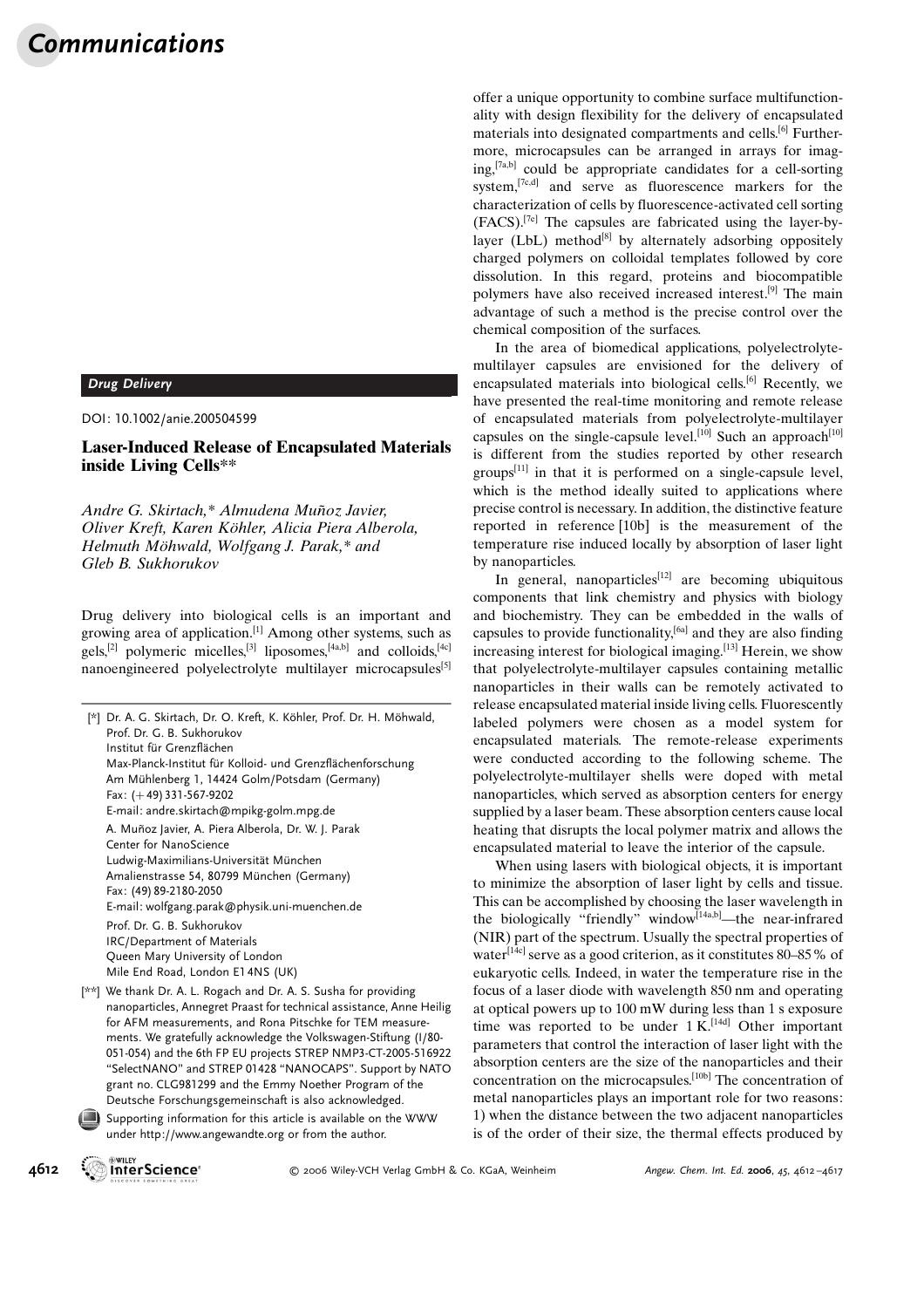adjacent nanoparticles add up; and 2) the interaction of nanoparticles located in close proximity to each other results in an increase of absorption at lower energies or higher wavelengths (causing the so-called red shift) compared to the surface plasmon resonance band of stand-alone nanoparticles.[15] In this regard, spatial arrangement of the nanoparticles is essential $\left[16a-c\right]$  and control of their distribution is paramount.<sup>[16d]</sup>

In the present studies we used silver nanoparticles<sup>[10a]</sup> for the remote activation of microcapsules, defined as deformation of their shape upon laser illumination, inside the cells. These nanoparticles were chosen because they provide dark contrast in transmission microscopy as a result of their high concentration on the capsules. Most of the silver nanoparticles were larger than 20 nm. These features lead to nonvanishing absorption $[10a]$  in the NIR part of the spectrum as a consequence of dipolar and higher-order multipolar contributions[15b,c] and interaction between the nanoparticles.[15a] This finding is consistent with the visible–NIR spectral characteristics of silver nanoparticles with larger sizes<sup>[15b]</sup> located in clusters.<sup>[15c]</sup> Further studies were conducted of the release of encapsulated polymers from microcapsules containing gold and gold sulfide nanoparticles.[17] These nanoparticles absorb in the NIR part of the spectrum,<sup>[17]</sup> and the nature of the NIR absorption is the subject of continuing research.[17e]

Encapsulation of macromolecules can be performed, for example, by  $pH$ -controlled<sup>[18]</sup> swelling and shrinking of capsules<sup>[19]</sup> or with a matrix polyelectrolyte system.<sup>[20]</sup> We encapsulated an Alexa Fluor 488 (AF-488) dextran conjugate by a thermal<sup>[21]</sup> treatment method developed by Köhler et al.[21b] and based on the size reduction of strong polyelectrolyte sodium poly(styrene sulfonate)(PSS)/poly(diallyldimethylammonium chloride) (PDADMAC) microcapsules upon heating. Indeed, temperature was shown to affect the polyelectrolyte multilayers.[22] The heat-induced shrinking of microcapsules with a balanced charge ratio of polyelectrolytes is attributed to the reduced water/polyelectrolyte interface and subsequently lower surface energy.<sup>[21b]</sup> Therefore, the heat treatment of microcapsules applied in our study was accompanied by a reduction in size from about 4.5 to about  $3 \mu m$ , which entrapped the dextran.

Figure 1 presents AFM images of a typical dried capsule before and after heat treatment. Upon heat treatment, the thickness of the walls of the capsules increases from about 14 to about 42 nm. Furthermore, the polymers incorporated inside the capsules smooth the surfaces of their walls. Peaks and valleys in the range of 55–120 nm can be seen in the thermally treated capsules without encapsulated polymer (Figure 1 d–f). In contrast, the thermally treated capsules containing encapsulated polymer exhibit a uniform thickness of about 40 nm. The presence of polymers inside the microcapsules leaves the average wall thickness virtually unchanged but alters the texture and reduces the roughness (Figure 1 g–i). Nanoparticles embedded in the walls of the capsules can also be seen after heat treatment (inset to Figure 1i). The capsules were constructed on silica templates, which have a negligible effect on polyelectrolyte multilayers.[21b]



Figure 1. a,b) AFM and c) TEM images of (PSS/PDADMAC)<sub>4</sub> polyelectrolyte-multilayer capsules with gold and gold sulfide nanoparticles embedded in their walls before thermal treatment; the height marked by the red arrows in the inset to (b) corresponds to 28 nm. d,e) AFM and f) SEM images of a similar capsule after thermal treatment without encapsulated polymer; the heights marked by the green, red, and black arrows in the inset to (e) are 55, 87, and 120 nm, respectively. g,h) AFM and i) TEM images of a similar capsule after thermal treatment with encapsulated AF-488 dextran. The height marked by the red arrows in the inset to (h) is 82 nm; the inset to (i) shows a magnified area. All values for heights correspond to the double wall thickness. The scale bars in all images correspond to  $1 \mu m$ .

The mechanical properties of the polyelectrolyte microcapsules<sup>[23a–f]</sup> and multilayers<sup>[23g–j]</sup> have been the subject of extensive research. The studies conducted by AFM<sup>[23b,c]</sup> revealed that forces in the range of hundreds of piconewtons are sufficient to induce buckling of capsules that were not thermally treated. The study of the mechanical properties of thermally treated PSS/PDADMAC capsules at room temperature demonstrated<sup>[23e]</sup> that after heating for 20 min at 50 °C. the stiffness increased by four times (from  $\approx$  220 to  $\approx$  870 pN nm<sup>-1</sup>) and, even more remarkably, by more than ten times (from  $\approx$  220 to  $\approx$  2600 pN nm<sup>-1</sup>) upon heat treatment at 55 °C. Such an enhancement of the stiffness is attributed to the increase of the wall thickness that accompanies the heat shrinking. The improvement of the mechanical integrity of thermally treated capsules was also consistent with our observations,<sup>[6c]</sup> as the thickness of the walls has an important influence on the percentage of capsules that are deformed upon ingestion by cells. Capsules with thicker walls are less likely to be deformed, and are thus more suited to the delivery of encapsulated materials.

All encapsulation and release experiments were performed with the AF-488 dextran conjugate because it is significantly brighter and more photostable than other green fluorophores,[24a,b] which is a required condition for experiments under physiological conditions. The pH stability of encapsulated AF-488 dextran at different pH values was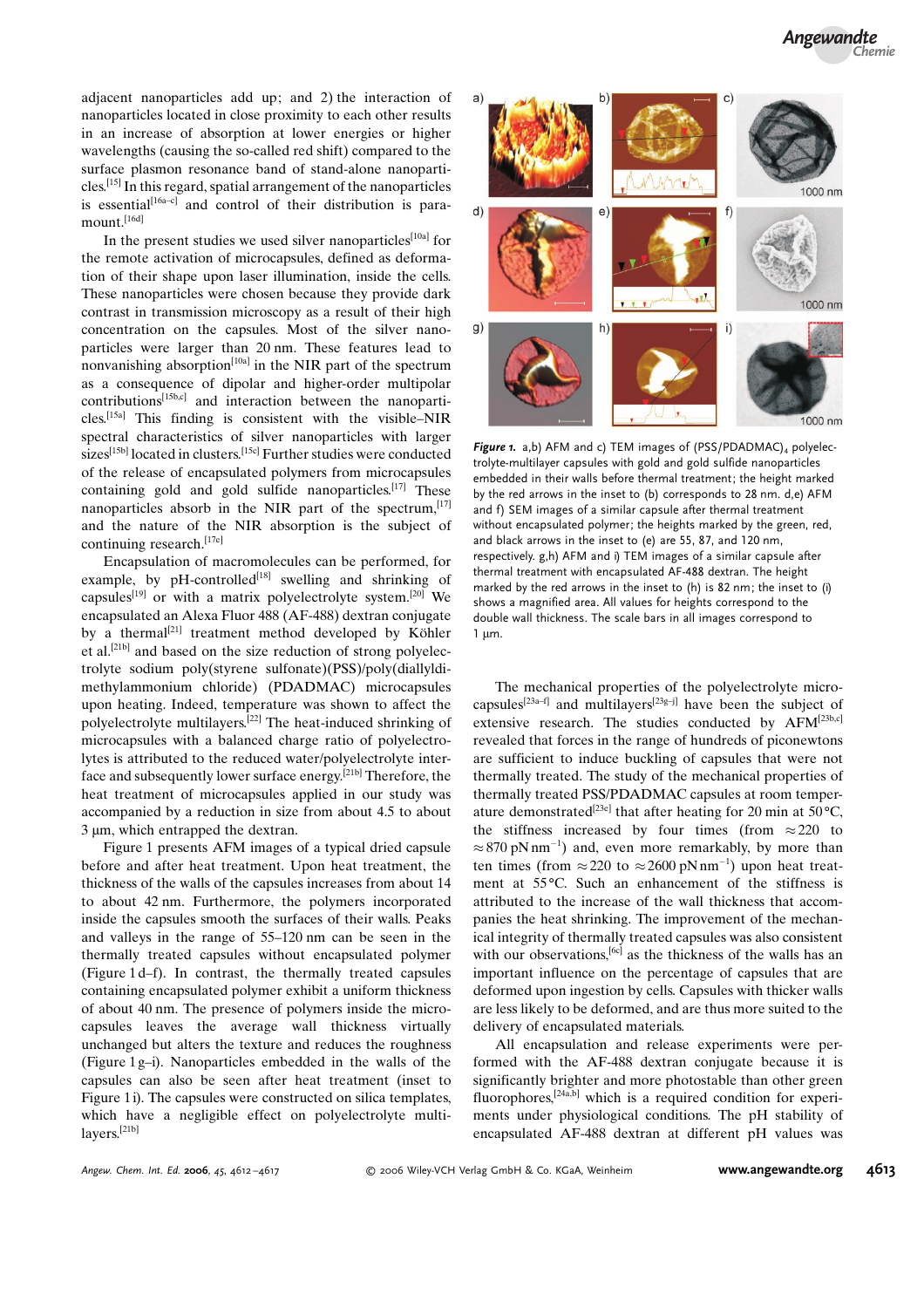### Communications

investigated in comparison to that of fluorescein isothiocyanate (FITC) dextran (see Supporting Information), which is a commonly used, strongly pH-dependent, fluorescently labeled polymer that exists in four forms in solution.<sup>[24c–f]</sup> At  $pH > 5$ , both phenol and carboxylic groups of the FITC dye molecules are ionized, whereas at  $pH < 5$  the majority of them are in their neutral or cationic, predominantly nonfluorescent, state. This results in decreasing fluorescence at lower pH values (see Supporting Information). A sharp contrast between the pH stability of AF-488 and FITC dextran is observed. Therefore, AF-488 can be used in experiments where stability is required, whereas FITC is intended for pH and other sensors. In addition, experiments were performed to determine both the mechanical integrity of capsules without nanoparticles and the photostability of encapsulated AF-488 dextran.

In fluorescent dyes the excitation from the ground state to the first singlet state  $S_1$  dominates the absorption processes,<sup>[25]</sup> while higher-order photon excitation may influence the signal only at high photon fluxes (typically with femtosecond lasers).<sup>[25b]</sup> The laser wavelength  $(830 \text{ nm})$  is located outside the 450–510 nm absorption band of AF-488 dextran (see Supporting Information). Notwithstanding this fact, a control experiment was conducted in which microcapsules without embedded nanoparticles were exposed to laser light with intensities and conditions similar to those used in the release studies (see Supporting Information). It served to test both the photostability (or exclude the possibility of photobleaching) and the mechanical integrity of microcapsules filled with AF-488 dextran but without nanoparticles in their walls upon laser excitation. Illumination was performed by a laser operating in the continuous wave (CW) mode at 830 nm with an incident intensity of 50 mW. Notably, although the laser operated in a CW mode, the shutter of the laser was opened for a short pulse (on the order of seconds or less) during the illumination. No fluorescence intensity changes were observed before and after illumination. In addition to test the photostability, this experiment also provides evidence that a capsule without nanoparticles is not deformed upon illumination with laser light. Note that the laser beam was directed from the top, thus pushing the capsule against the cover slide as a result of the radiation pressure of light $[26]$  so that the capsule remained in the focus. Further studies were conducted with capsules containing nanoparticles in their walls.

Before the release studies, we performed experiments on the remote activation of capsules inside living cells. For this purpose, we fed living cells with capsules containing silver nanoparticles in their walls. These capsules were prepared according to the method described previously;<sup>[10a]</sup> they had no encapsulated material inside and were chosen for dark contrast in transmission. An ingested capsule was illuminated with a CW laser beam directed from the bottom and operating at 830 nm with a power of 50 mW. Figure 2 demonstrates that a capsule can be opened or activated remotely inside a cell. The rupture of the capsule (Figure 2c) demonstrates that a laser–nanoparticle interaction through thermal processes[10b] is responsible for its activation. Other processes, for example transport of protons or electron



Figure 2. Remote activation of a capsule containing silver nanoparticles in its walls. The capsule was ingested by a living MDA-MB-435S cancer cell. The images show the cell before (a), during (b), and after (c) illumination with a laser. The scale bars correspond to  $10 \mu m$ .

redistribution around the nanoparticles,[27] do not determine the activation of and eventual release from microcapsules, because the polyelectrolyte multilayers were shown to be permeable for protons[24c] and the local redistribution of electrons cannot cause the rupture of the capsules. In the next step, release experiments were conducted with AF-488 dextran-filled capsules containing gold and gold sulfide nanoparticles in the walls.

Figure 3 demonstrates the release of encapsulated AF-488-labeled dextran inside a living cell upon laser illumination. The fluorescence image of the capsules is presented in



Figure 3. Sequence of images showing the release of fluorescent AF-488 dextran inside a living MDA-MB-435S cell. a) Fluorescence image of a filled capsule; b) superimposed fluorescence and transmission images of the capsule inside the same cell; c) fluorescence intensity I profile plotted along the length L of the red line in (a). d)–f) Similar data after exposure of the cell to a laser beam. The scale bars in all images correspond to  $5 \mu m$ .

Figure 3a, while Figure 3b shows the superimposed fluorescence and transmission signals from the same cell and the same capsules before illumination by laser light. The capsule appears filled (Figure 3c) before illumination. Similar images of the same capsule after illumination (Figure 3 d–f) show that, although there is some leftover fluorescence in the walls of the capsules, most polymer molecules had left the interior of the capsule. The leftover fluorescence traces in the walls of the capsule are consistent with earlier reported experiments.<sup>[10b]</sup> Notably, the rise in temperature during laser illumination of capsules with embedded nanoparticles is several degrees and it is concentrated in the vicinity of the capsules.[10b] In our experiments, the cells adhered to the substrate both before and after the release of the encapsu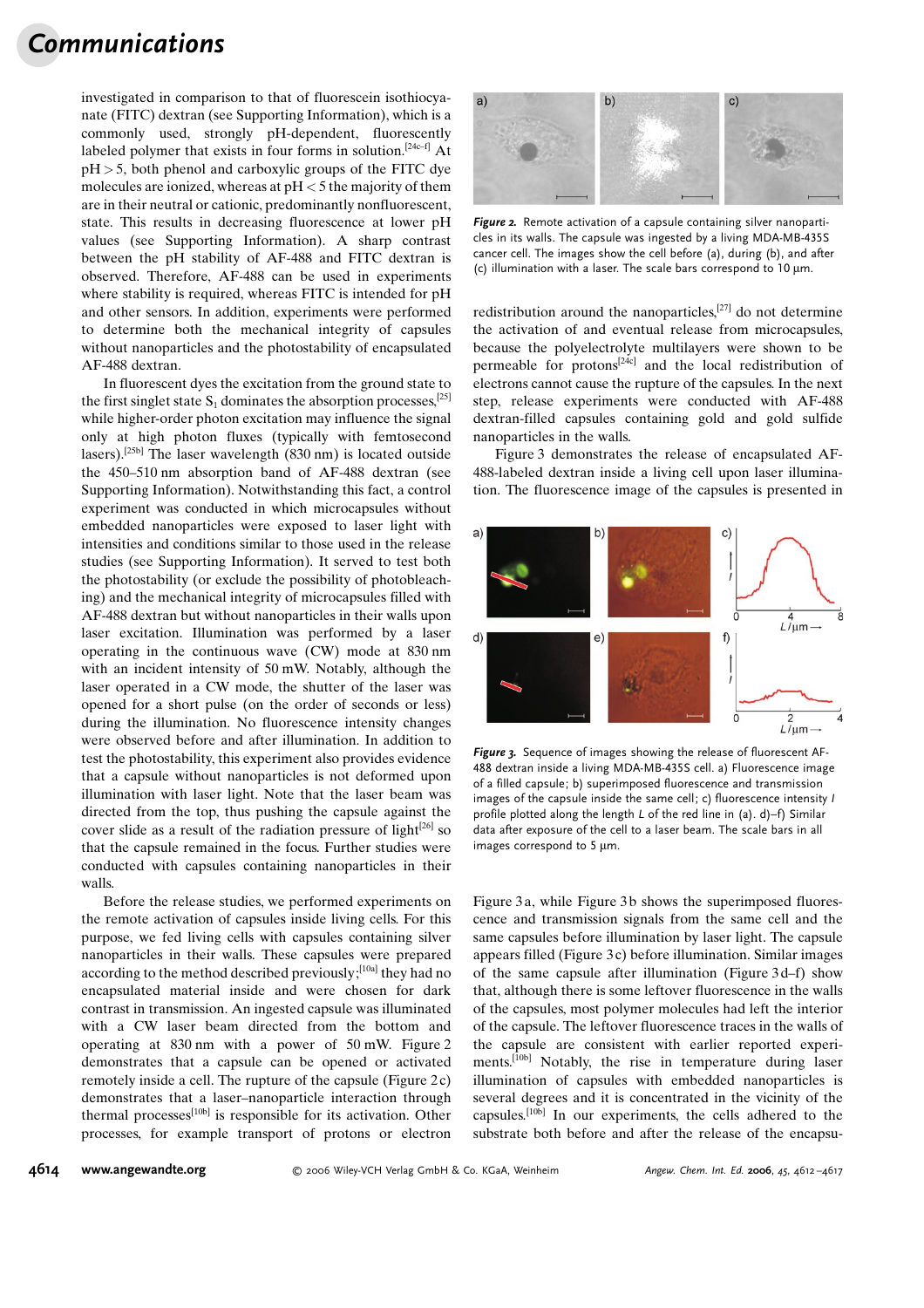lated polymer, which indicates that this method is feasible for the delivery of encapsulated materials into cells.

In the activation and release experiments, contrary to the photostability tests, the laser beam was directed from the bottom onto the chamber containing the living cells because of its design. In such a geometry, capsules not taken up by cells are pushed up by the laser beam and away from the field of view as a result of the radiation pressure of light.[26] This effect is demonstrated in Figure 4, which shows that capsules



Figure 4. Fluorescence images demonstrating the lifting up of noninternalized capsules located on top of a living MDA-MB-435S cell above and away from the imaging plane or the focus a) before, b) during, and c) after the laser beam illuminated the chamber from the bottom. The capsules were lifted up with a laser power of 50 mW. The red arrows indicate the locations of the capsules that were lifted up. The scale bars in all images correspond to  $5 \mu m$ .

situated on top of a cell are pushed out of the field of view by the laser. Figure 4 a shows that an agglomerate of capsules is located in the field of view slightly above the cell, whose contours can also be seen. Figure 4 b shows the same cell and the same agglomerate of capsules during laser illumination, while Figure 4c presents the same cell after liftoff of the capsules. The agglomerate of the capsules is not a heavy aggregate, as part of it can still be seen in Figure 4 c. Besides, the cell itself did not undergo changes, which is consistent with the data reported for the temperature rise during laser illumination.<sup>[14d]</sup> These experiments with "flying capsules" demonstrate that the release of encapsulated material can be carried out only from capsules internalized by the cells; capsules merely adherent to the outer membrane were lifted up and away from the imaging plane.

In conclusion, the release of encapsulated material from polyelectrolyte-multilayer capsules has been demonstrated inside living cells. Metal nanoparticles were incorporated inside the walls of the capsules, and served as energyabsorbing centers for illumination by laser light. AF-488 dextran was successfully incorporated into the capsules using a novel heat-shrinking method. The capsules obtained by such a method exhibit improved mechanical stability—properties important for the delivery of encapsulated material. Upon illumination by laser light, the encapsulated dextran leaves the interior of a capsule inside a living cancer cell. Capsules not internalized by the cells are pushed up by the laser and move away from the field of view upon laser illumination from the bottom. The study presented herein serves as a significant step toward the use of polyelectrolyte-multilayer capsules for the delivery of medicine into biological cells, and is, therefore, relevant to research on drug delivery.<sup>[1]</sup> The presented method is different from previous, albeit also important, studies in that it is conducted on an individualcapsule level and offers an improved degree of control and monitoring.

### Experimental Section

Polyelectrolyte-multilayer capsules were prepared according to the previously described method.<sup>[5,21]</sup> Silica particles (SiO<sub>2</sub>,  $\frac{4.55 \text{ }\mu\text{m}}{2.5 \text{ }\mu\text{m}}$ ; Microparticles GmbH, Berlin, Germany) were alternately coated with four double layers of PDADMAC ( $M_w \approx 200-350$  kDa; Sigma– Aldrich, Munich, Germany) and PSS ( $M_w = 70$  kDa; Sigma–Aldrich). FITC dextran (Sigma–Aldrich) was used in pH stability tests. All chemicals were used without further purification. The water used in all experiments was prepared in a three-stage Millipore Milli-Q Plus 185 purification system and had a resistivity higher than  $18.2$  M $\Omega$ cm.

For activation studies, silver-containing microcapsules were prepared according to the method described earlier.<sup>[10a]</sup> For release studies, gold and gold sulfide<sup>[17]</sup> nanoparticles were deposited in the layers according to the method described earlier.<sup>[10b]</sup> After deposition of eight polyelectrolyte monolayers, silica cores were dissolved in 0.1m HF.[21b] Alexa Fluor 488 dextran conjugate (AF-488 dextran,  $M_w = 10$  kDa; Invitrogen, Karlsruhe, Germany) was encapsulated in  $(PDADMAC/PSS)<sub>4</sub>$  capsules according to the thermal treatment method.[21b,c]

The optical setup used in the experiments was similar to that described previously.[10] The laser was operated in CW mode, and the shutter was opened during illumination for brief pulses of the order of seconds or less. MDA-MB-435S cancer cell lines were used in the experiments; they were seeded on the substrate overnight, then approximately 30 capsules per cell were added and the experiments were carried out after incubation for 4 h as previously reported.<sup>[6c]</sup>

Received: December 27, 2005 Revised: April 13, 2006 Published online: June 22, 2006

Keywords: drug delivery · multilayers · nanoparticles · photoactivation · polymers

- [1] a) R. Langer, Nature 1998, 392, 5– 10; b) M. Ferrari, Nat. Rev. Cancer 2005, 5, 161 – 171; c) H. Ai, S. A. Jones, M. M. de Villiers, Y. M. Lvov, J. Controlled Release 2003, 86, 59 – 68.
- [2] a) A. P. Nowak, V. Breedveld, L. Pakstis, B. Ozbas, D. J. Pine, D. Pochan, T. J. Deming, Nature 2002, 417, 424 – 428; b) M. Das, S. Mardyani, W. C. W. Chan, E. Kumacheva, Adv. Mater. 2006, 18,  $80 - 83.$
- [3] a) G. S. Kwon, T. Okano, Adv. Drug Delivery Rev. 1996, 21, 107 -116; b) C. Allen, A. Eisenberg, J. Mrsic, Drug Delivery 2000, 7, 139 – 145; c) R. Duncan, Nat. Rev. Drug Discovery 2003, 2, 347 – 360.
- [4] a) B. Chaize, J. P. Colletier, M. Winterhalter, D. Fournier, Artif. Cells Blood Substitutes Biotechnol. 2004, 32,  $67-75$ ; b) M. Michel, M. Winterhalter, L. Darbois, J. Hemmerle, J.-C. Voegel, P. Shaaf, V. Ball, Langmuir 2004, 20, 6127 – 6133; c) S. Faraassen,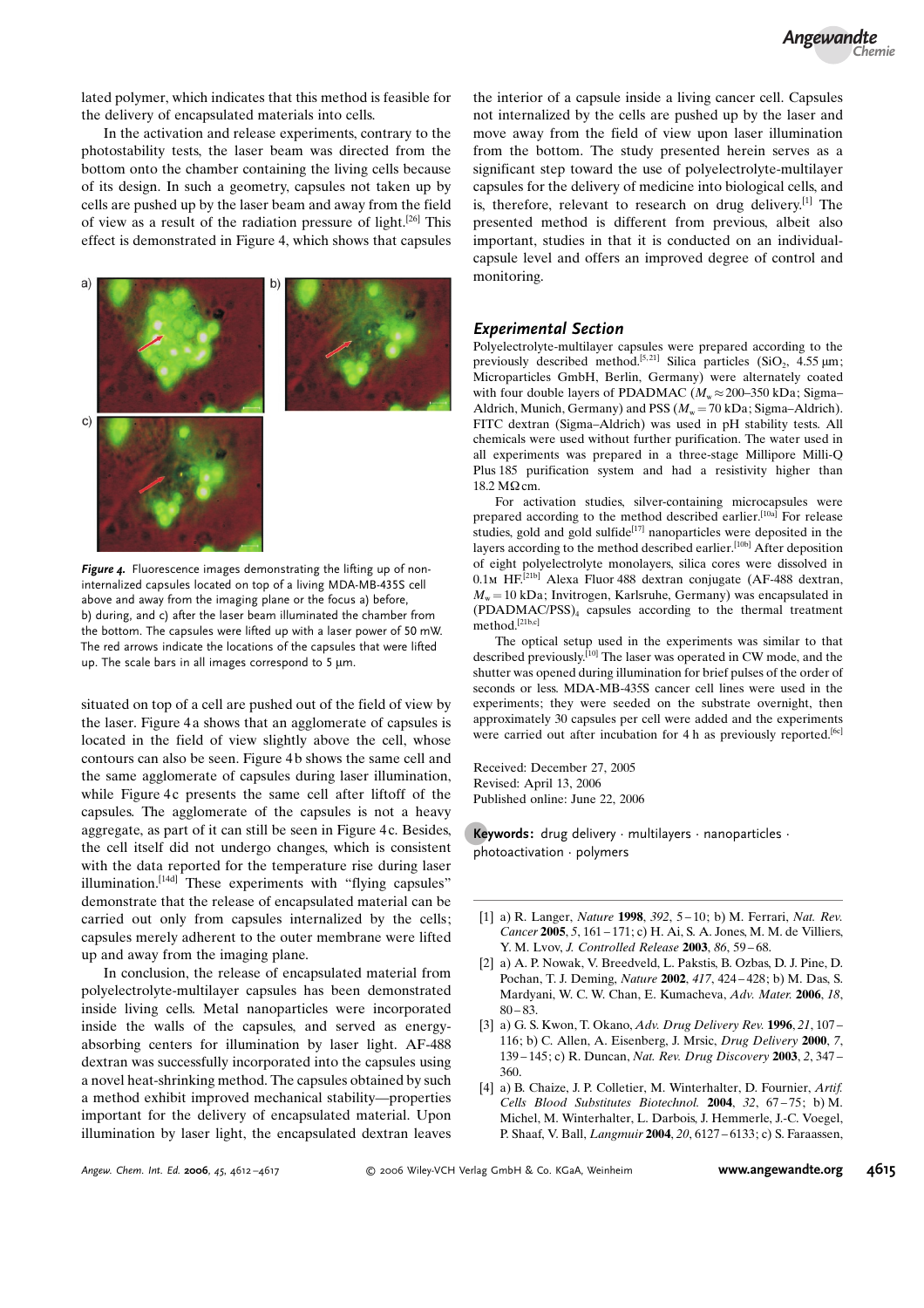## Communications

J. Vörös, G. Csucs, M. Textor, H. P. Merkle, E. Walter, Pharm. Res. 2003, 20, 237 – 246.

- [5] a) E. Donath, G. B. Sukhorukov, F. Caruso, S. A. Davies, H. Möhwald, Angew. Chem. 1998, 110, 2324 – 2327; Angew. Chem. Int. Ed. 1998, 37, 2202-2205; b) C. Peyratout, L. Dähne, Angew. Chem. 2004, 116, 3850 – 3873; Angew. Chem. Int. Ed. 2004, 43, 3762 – 3783.
- [6] a) G. B. Sukhorukov, A. L. Rogach, B. Zebli, T. Liedl, A. G. Skirtach, K. Köhler, A. A. Antipov, N. Gaponik, A. S. Susha, M. Winterhalter, W. Parak, Small 2005, 1, 194 – 200; b) B. G. De Geest, C. Dégunat, G. B. Sukhorukov, K. Braeckmans, S. C. De Smedt, J. Demeester, Adv. Mater. 2005, 17, 2357 – 2361; c) A. Muñoz Javier, O. Kreft, A. Piera Alberola, C. Kirchner, B. Zebli, A. S. Susha, E. Horn, S. Kempner, A. G. Skirtach, A. L. Rogach, J. Rädler, G. B. Sukhorukov, M. Benoit, W. J. Parak, Small 2006, 2, 394 – 400; d) M. Fischlechner, L. Toellner, P. Messner, R. Grabherr, E. Donath, Angew. Chem. 2006, 118, 798 – 803; Angew. Chem. Int. Ed. 2006, 45, 784 – 789; e) B. G. De Geest, R. E. Vandenbroucke, A. M. Guenther, G. B. Sukhorukov, W. E. Hennink, N. N. Sanders, J. Demeester, S. C. De Smedt, Adv. Mater. 2006, 18, 1005 - 1009.
- [7] a) M. Nolte, A. Fery, *Langmuir* **2004**, 20, 2995–2998; b) B. Wang, Q. Zhao, F. Wang, C. Gao, Angew. Chem. 2006, 118, 1590 – 1593; Angew. Chem. Int. Ed. 2006, 45, 1560 – 1563; c) S. C. Grover, A. G. Skirtach, R. C. Gauthier, C. P. Grover, J. Biomed. Opt. 2001, 6, 14-22; d) P. S. Dittrich, P. Schwille, Anal. Chem. 2003, 75, 5767 – 5774; e) S. Hiller, A. Schnackel, E. Donath, Cytometry A 2005, 64, 115– 127.
- [8] a) G. Decher, J. D. Hong, J. Schmitt, Thin Solid Films 1992, 210, 831 – 835; b) Y. Lvov, G. Decher, H. Möhwald, Langmuir 1993, 9, 481 – 486; c) G. Decher, Science 1997, 277, 1232 – 1237; d) P. Bertrand, A. Jonas, A. Laschewsky, R. Legras, Macromol. Rapid Commun. 2000, 21, 319-348; e) M. Schönhoff, J. Phys. Condens. Matter 2003, 15, R1781 – R1808; f) D. M. Delongchamp, P. T. Hammond, Chem. Mater. 2003, 15, 1165– 1173; g) E. Blomberg, E. Poptoshev, P. M. Claesson, F. Caruso, Langmuir 2004, 20, 5432 – 5438; h) S. A. Sukhishvili, Curr. Opin. Colloid Interface Sci. 2005, 10, 37 – 44; i) C. Jiang, V. V. Tsukruk, Adv. Mater. 2006, 18, 829 – 840.
- [9] a) Y. Lvov, K. Ariga, I. Ichinose, T. Kunitake, J. Am. Chem. Soc. 1995, 117, 6117 – 6123; b) C. Delgado, G. E. Francis, D. Fisher, Crit. Rev. Ther. Drug Carrier Syst. 1992, 9, 249 – 304; c) J. Rieger, K. V. Bernaerts, F. E. Du Prez, R. Jerome, C. Jerome, Macromolecules 2004, 37, 9738 – 9745.
- [10] a) A. G. Skirtach, A. A. Antipov, D. G. Shchukin, G. B. Sukhorukov, Langmuir 2004, 20, 6988 – 6992; b) A. G. Skirtach, C. Dejugnat, D. Braun, A. S. Susha, A. L. Rogach, W. J. Parak, H. Möhwald, G. B. Sukhorukov, Nano Lett. 2005, 5, 1371-1377.
- [11] a) S. Sershen, S. L. Westcott, N. J. Halas, J. L. West, J. Biomed. Mater. Res. 2000, 51, 293 – 298; b) B. Radt, T. A. Smith, F. Caruso, Adv. Mater. 2004, 16, 2184 – 2189; c) A. S. Angelatos, B. Radt, F. Caruso, J. Phys. Chem. B 2005, 109, 3071 – 3076; d) X. F. Yuan, K. Fischer, W. Schartl, Langmuir 2005, 21, 9374 – 9380.
- [12] a) C. A. Mirkin, R. L. Letsinger, R. C. Mucic, J. J. Storhoff, Nature 1996, 382, 607 – 609; b) A. P. Alivisatos, K. P. Johnsson, X. G. Peng, T. E. Wilson, C. J. Loweth, M. P. Bruchez, P. G. Schultz, Nature 1996, 382, 609 – 611; c) D. I. Gittins, F. Caruso, Angew. Chem. 2001, 113, 3089 – 3092; Angew. Chem. Int. Ed. 2001, 40, 3001 – 3004; d) M. El-Sayed, Acc. Chem. Res. 2001, 34, 257 – 264; e) W. J. Parak, T. Pellegrino, C. M. Micheel, D. Gerion, S. C. Williams, A. P. Alivisatos, Nano Lett. 2003, 3, 33 – 36; f) L. Manna, D. J. Milliron, A. Meisel, F. C. Scher, A. P. Alivisatos, Nat. Mater. 2003, 2, 382 – 385; g) M. K. Corbierre, N. S. Cameron, M. Sutton, S. G. J. Mochrie, L. B. Lurio, A. Ruhm, R. B. Lennox, J. Am. Chem. Soc. 2004, 126, 2867 – 2873; h) E. Katz, I. Willner, Angew. Chem. 2004, 116, 6166-6235; Angew. Chem. Int. Ed. 2004, 43, 6042 – 6108; i) J. Lee, A. O.

Govorov, N. A. Kotov, Angew. Chem. 2005, 117, 7605– 7608; Angew. Chem. Int. Ed. 2005, 44, 7439 – 7442; j) W. J. Parak, T. Pellegrino, C. Planck, Nanotechnology 2005, 16, R9-R25; k) C. J. Murphy, N. R. Jana, Adv. Mater. 2002, 14, 80-82; l) D. V. Guzatov, A. A. Oraevsky, A. N. Oraevsky, Quantum Electron. 2003, 33, 817 – 822; m) M. C. Daniel, C. Astruc, Chem. Rev. 2004, 104, 293 – 346.

- [13] a) J. A. Copland, M. Eghtedari, V. L. Popov, N. Kotov, N. Mamedova, M. Motamedi, A. A. Oraevsky, Mol. Imaging Biol. 2004, 6, 341 – 349; b) K. Sokolov, M. Follen, J. Aaron, I. Pavlova, A. Malpica, R. Lotan, R. Richards-Kortum, Cancer Res. 2003, 63, 1999 – 2004; c) M. Eghtedari, J. A. Copland, N. A. Kotov, A. A. Oraevsky, M. Motamedi, Lasers Surg. Med. 2004, 164 Suppl. S16; d) D. Pissuwan, S. M. Valenzuela, M. B. Cortie, Trends Biotechnol. 2006, 24, 62 – 67.
- [14] a) A. Roggan, M. Friebel, K. Dorschel, A. Hahn, G. Müller, J. Biomed. Opt. 1999, 4, 36 – 46; b) A. N. Yaroslavsky, I. V. Yaroslavsky, T. Goldbach, H. J. Schwarzmaier, Proc. SPIE-Int. Soc. Opt. Eng. 1996, 2678, 314 – 324; c) G. M. Hale, M. R. Querry, Appl. Opt. 1973, 12, 555 – 563; d) A. Schönle, S. W. Hell, Opt. Lett. 1998, 23, 325– 327.
- [15] a) U. Kreibig in Physics and Chemistry of Finite Systems: From Clusters to Crystals (Eds.: P. Jenna, S. N. Khanna, B. K. Rao), Kluwer Academic Publishers, London, 1991; b) U. Kreibig, B. Schmitz, H. D. Breuer, Phys. Rev. B 1987, 36, 5027 – 5030; c) T. Kahlau, M. Quinten, U. Kreibig, Appl. Phys. A 1996, 62, 19 – 27.
- [16] a) L. Lu, R. Capek, A. Kornowski, N. Gaponik, A. Eychmüller, Angew. Chem. 2005, 117, 6151 – 6155; Angew. Chem. Int. Ed. 2005, 44, 5997 – 6001; b) M. Morikawa, N. Kimizuka, Chem. Commun. 2005, 38, 4866 – 4868; c) G. Zhang, D. Y. Wang, H. Möhwald, Angew. Chem. 2005, 117, 7945–7948; Angew. Chem. Int. Ed. 2005, 44, 7767 – 7770; d) A. G. Skirtach, C. Déjugnat, D. Braun, A. S. Susha, A. L. Rogach, G. B. Sukhorukov, unpublished results.
- [17] a) H. S. Zhou, I. Honma, H. Komiyama, J. W. Haus, Phys. Rev. B 1994, 50, 12 052 – 12 056; b) R. D. Averitt, D. Sarkar, N. J. Halas, Phys. Rev. Lett. 1997, 78, 4217 – 4220; c) T. Norman, Jr., C. D. Grant, D. Magana, J. Z. Zhang, J. Liu, D. Cao, F. Bridges, A. van Buuren, J. Phys. Chem. B 2002, 106, 7005– 7012; d) G. Raschke, S. Brogl, A. S. Susha, A. L. Rogach, T. A. Klar, J. Feldman, B. Fieres, N. Petkov, T. Bein, A. Nichtl, K. Kürzinger, Nano Lett. 2004, 4, 1853 – 1857; e) J. Z. Zhang, A. M. Schwartzberg, T. Norman, Jr., C. D. Grant, J. Liu, F. Bridges, T. Van Buuren, Nano Lett. 2005, 5, 809 – 810.
- [18] a) D. Yoo, S. S. Shiratori, M. Rubner, Macromolecules 1998, 31, 4309- 4318; b) J. D. Mendelsohn, C. J. Barrett, V. V. Chan, A. J. Pal, A. M. Mayes, M. F. Rubner, Langmuir 2000, 16, 5017 – 5023; c) S. Sukhishvili, S. Granick, J. Am. Chem. Soc. 2000, 122, 9550 -9551; d) H. H. Rmaile, J. B. Schlenoff, Langmuir 2002, 18, 8263 – 8265; e) L. Richert, F. Boulmedias, P. Lavalle, J. Mutterer, E. Ferreux, G. Decher, P. Schaaf, J.-C. Voegel, C. Picart, Biomacromolecules 2004, 5, 284 – 294; f) S. E. Burke, C. J. Barrett, Macromolecules 2004, 37, 5375 – 5384.
- [19] a) A. A. Antipov, G. B. Sukhorukov, S. Leporatti, I. L. Radtchenko, E. Donath, H. Möhwald, Colloids Surf. A 2002, 535, 198-200; b) T. Mauser, C. D. Déjugnat, G. B. Sukhorukov, Macromol. Rapid Commun. 2004, 25, 1781-1785; c) C. D. Déjugnat, D. Halozan, G. B. Sukhorukov, Macromol. Rapid Commun. 2005, 26, 961-967; d) Z. An, H. Möhwald, J. Li, Biomacromolecules 2006, 7, 580 – 585.
- [20] a) D. V. Volodkin, A. I. Petrov, M. Prevot, G. B. Sukhorukov, Langmuir 2004, 20, 3398 – 3406; b) A. I. Petrov, D. V. Volodkin, G. B. Sukhorukov, Biotechnol. Prog. 2005, 21, 918 – 925.
- [21] a) K. Köhler, D. Shchukin, H. Möhwald, G. B. Sukhorukov, Macromolecules 2004, 37, 9546-9550; b) K. Köhler, D. G. Shchukin, H. Möhwald, G. B. Sukhorukov, J. Phys. Chem. B.